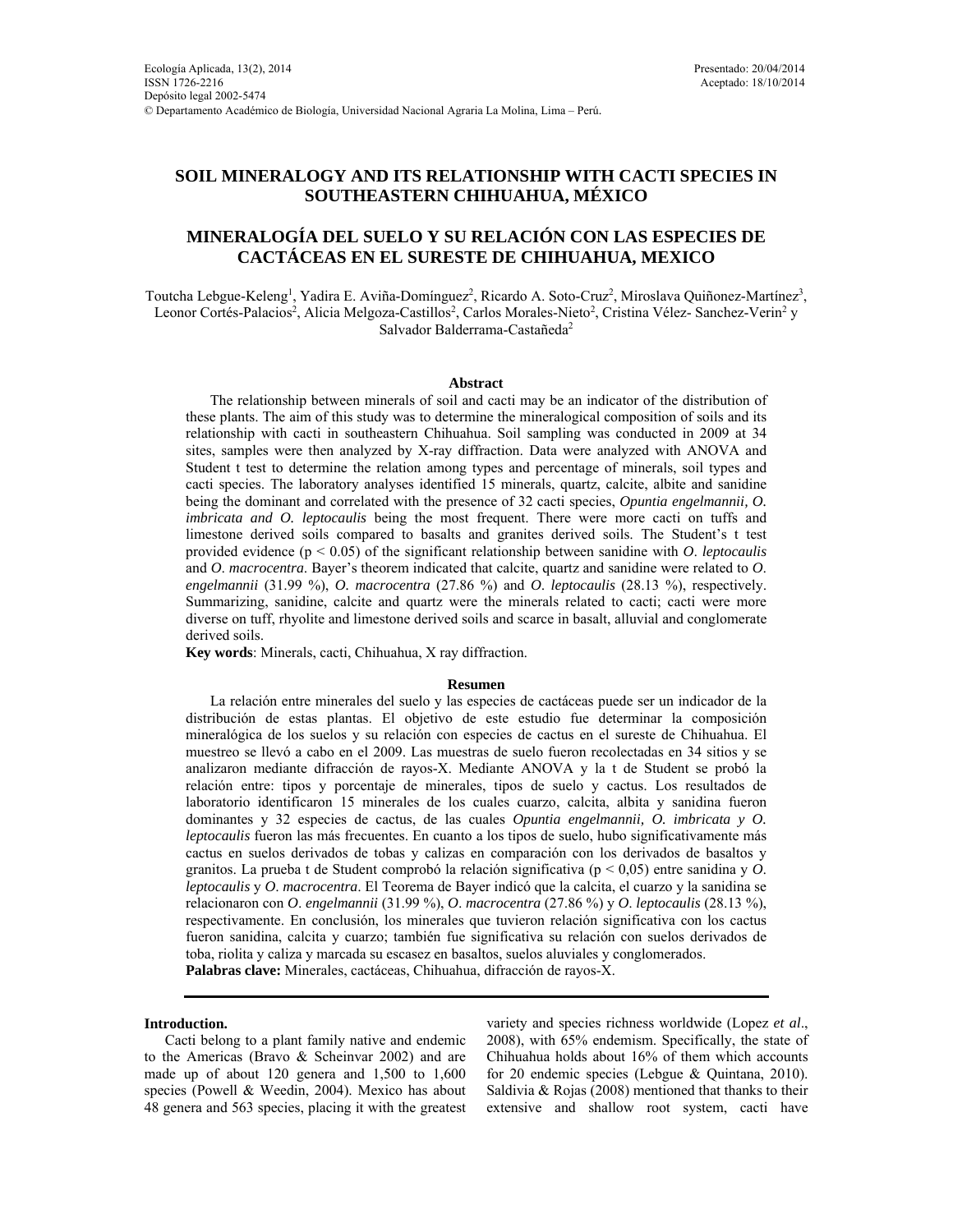important roles in the ecosystems, such as mitigation of erosion and desertification. This is because they act as a shield, retaining soil particles and their roots have deciduous hairs that are incorporated as organic matter (Reyes & Martinez, 2002).

Floral structures of cacti are adapted to be pollinated by different species as hummingbirds, sphinx (Dutrow & Clark, 2010) and bats. Members of this family are adapted to the lack of water, which allows them to survive long periods of drought and also recover quickly, as they have the ability to store water in roots, stems and xylem, reducing its loss to minimum (Loza *et al*., 2003). Some species offer many benefits to humans since the fruits are edible and the stems are used as food and forage supplement due to the high percentages of water, minerals and vitamins as well as low levels of carbohydrate, protein and fat (Hernández *et al*., 2006).

Reyes & Martinez (2002) explained that genetic, ecological, reproductive, and phytogeographical variables as well as nutritional requirements of cacti, are the major challenges that researchers on biodiversity are facing with. This statement is based on the fact that little information is known on these topics and it is not clear how these plants relate to the balance of minerals in soils and how it affects for an adequate development (Hernández *et al*., 2005). Due to its geographical diversity, Mexico has the largest variety of cacti species, specially, in the northern arid and semiarid ecosystems.

Saldivia & Rojas (2008) documented the development of cacti on sandy and rocky derived soils. However, few studies in arid zones have associated soil factors with vegetation formations, thus making it relevant to identify the variables that affect and influence the composition, distribution and community structure of cacti (Teixeira *et al*., 2004). In other words, the relationship among minerals, chemical composition of rocks and abundance of plants is unknown in some regions (López *et al*., 2008). The study of the soil minerals in semi-arid and arid areas has received the least attention because soil science was founded and took rise in temperate and humid countries, containing minerals different to those found in ecosystems with low rainfall regime (Porta *et al*., 2008). The aim of this study was to determine the mineralogical composition of soils and to analyze their relationship with presence of species of cacti in the southeast of Chihuahua State, Mexico. The results of this study aspired to provide valuable information to explain the presence of some species of cacti and their dominance in soils widely distributed in desert ecosystems like those found in this study region.

## **Materials and Methods.**

The study covered the municipalities of Camargo, Jiménez and Villa López (Figure 1), located in the





southeast of the state of Chihuahua (between 27º39'50" and 26º 34' 50.15" Latitude N; 105° 12'10 .03 " and 104 º 5 '46.51 "Longitude E) representing a total area of 13 080 km2 . The area is dominated by four vegetation types: two desert scrubs (creosote bush and lechuguilla associations) and two grassland communities (halophytic grassland and short grassland) (INEGI, 2009). The soil types are regosol, xerosols, Yermosols, castoñozems, fluvisol, feozems and cherozems but most are calcium or calcaric (INEGI, 1987).

The climate is dry, with average annual rainfall of 200-500 mm (summer), with an average annual temperature of 17.8 °C, the warmest month is July with 24 °C and the coldest, January with 10 °C (SIGCH, 2004).

# Methods.

The survey was carried out from February to May 2009. Random sampling was conducted in 34 sites, extracting soil samples from a distance of not more than 1 m from a cactus plant found and at depths no greater than 30 cm. Material obtained (about 1 kg of material per sample) from excavation profile was placed in a plastic bag and marking it with site number, location, date, and depth of the excavation (Tarbuck & Lutgens, 2008). Within each site, soil types were recorded together with all the species of cacti present.

The preparation and analyses of samples were performed at the Research Center for Advanced Materials S. C. (CIMAV) of the city of Chihuahua. First, the samples were passed through a  $# 14$  mesh to reduce the clay lumps and to obtain fine soil particles. These fine particles were homogenized by placing them on a rubber film into circular cakes which were later divided into four parts by two perpendicular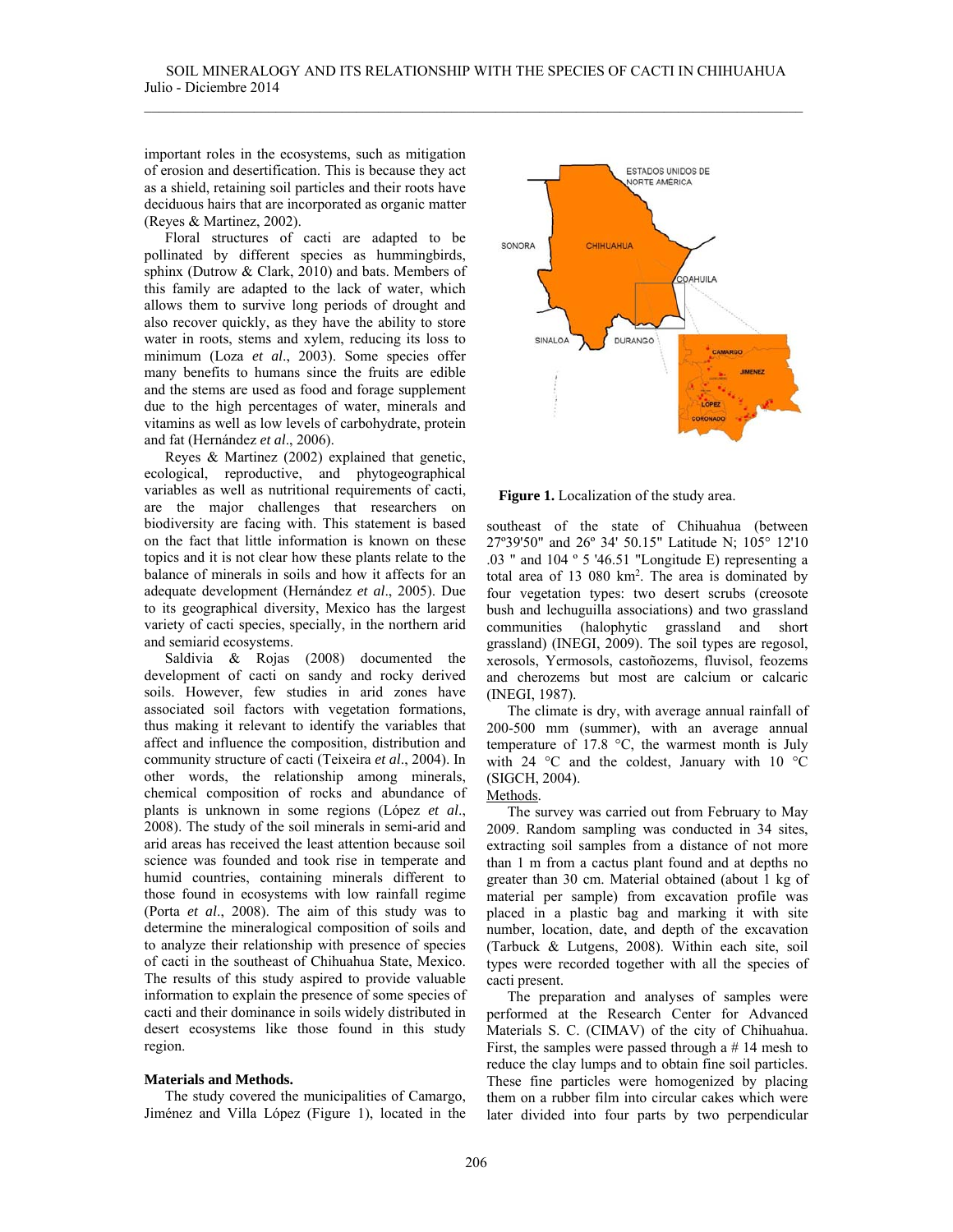diagonal lines. Two samples were taken from opposite sides, and the remaining two were "discarded". This operation was repeated five times until obtaining a reduced and representative sample. The remaining soil material was packed in a plastic bag (10 x 15 cm). From the representative sample, a small portion (about 3 gr) was taken and was later ground in an Agata mortar giving it a powder consistency; and it was this powdered material that was run through the X'Pert PRO MPD diffractometer Panalytical with the computer program X'Pert Data Collector, with the following specifications: 40 kV, 35 mA, 3- to 85° 2 theta sweep,  $0.0167^{\circ}$  step time of 50 s / step 4 s rotation / revolution nickel filter and mask 20. This same analysis was repeated for all 34 samples.

### **Results and discussion.**

After the analyses, the soil minerals found were: quartz, calcite, sanidine, albite, nontronite, muscovite, montmorillonite, hematite, faujasite, dolomite, microcline, anorthite, anorthoclase, clinochlore and epidote. The most abundant were quartz, calcite with 25 to 30 % each, albite 18.5 %, sanidine 9.5 %, silicon 13 to 50 %, calcium 3 to 25 %, aluminum 3 to 25 % and the rest of minerals registered from 0.3 to 3 % in the overall composition of the sites.

In this survey, 32 species of cacti (Table 1) were identified, the most common being *Opuntia engelmannii* and *O. macrocentra*, which occurred in all soil types and were widely distributed, adapted to arid drought conditions with poor vegetation cover, subject to erosion (Reynolds & Arias, 2003). This information coincides with that reported by Lebgue & Quintana (2010) who found these species widely distributed in the state of Chihuahua, together with *O. imbricata* var. *arborescens* and *O. leptocaulis* which happened to be found with high frequencies in sampled sites, but with zero presence in Quaternary andesitic rocks and granite.

Analysis of cacti distribution by soil type, identified that tuff and limestone had the highest



**Figure 2.** Average number of cacti species per soil type.  $Al =$  Quaternary alluvial,  $Ba =$  superior Tertiary Basalt, Ca = Lower Cretaceous Limestone, Con = upper Tertiary conglomerate,  $E_0$  = Wind quaternary,  $Ga$  = Tertiary granite, Ro = Quaternary andesitic rock and To = inferior Tertiary rhyolitic tuff.

average of cacti with 15 and 10 species respectively, while basalt and granite presented few species, 4 and 5, respectively (Figure 2).

To determine whether the most abundant minerals affect the presence of cacti, the mean comparison test was used with the Student's t test, resulting to be significant ( $p \leq 0.05$ ) the relationship between the presence of sanidine and *Opuntia leptocaulis* and *O*. *macrocentra*. With the general linear model, it was found that the interaction of the two major cacti species (*O. engelmannii* and *O. macrocentra*) was highly significant (p <0.0262); combinations *O*. *imbricata* var. *arborescens* and *O. leptocaulis* had a highly significant relationship ( $p \le 0.0086$ ), and the same relation was observed in the case of *O. engelmannii* with *O. leptocaulis* (p <0.0052).

The ANOVA test provided evidence of the relationship between calcite and soil type ( $p \le 0.05$ ). In

**Table 1.** Cacti species found in the study area.

| Cactáceas                                  |                                         |  |  |  |
|--------------------------------------------|-----------------------------------------|--|--|--|
| Coryphantha echinus var. echinus           | Glandulicactus uncinatus var. uncinatus |  |  |  |
| Coryphantha echinus var. robusta           | Lophophora williamsii                   |  |  |  |
| Coryphantha macromeris                     | Mammillaria heyderi                     |  |  |  |
| Coryphantha poselgeriana                   | Mammillaria lasiacantha                 |  |  |  |
| Coryphantha scheeri var scheeri            | Mammillaria pottsii                     |  |  |  |
| Coryphantha sneedii var. sneedii           | Opuntia azuria                          |  |  |  |
| Coryphantha tuberculosa                    | Opuntia engelmannii var. engelmannii    |  |  |  |
| Coryphantha ramillosa                      | Opuntia imbricata var. arborescens      |  |  |  |
| Echinocereus dasyacanthus                  | Opuntia kleiniae                        |  |  |  |
| Echinocereus enneacanthus var enneacanthus | Opuntia leptocaulis                     |  |  |  |
| Echinocereus pectinatus                    | Opuntia macrocentra                     |  |  |  |
| Echinocereus stramineus                    | Opuntia phaecantha                      |  |  |  |
| Echinomastus unguispinus var. unguispinus  | Opuntia rufida                          |  |  |  |
| Epithelantha bookei                        | Opuntia schottii var. schottii          |  |  |  |
| Epithelantha micromeris                    | Thelocactus bicolor var. bicolor        |  |  |  |
| Ferocactus hamatacanthus                   |                                         |  |  |  |

the analysis by comparison of means using the Tukey test, no atypical values for any type of soil were found; however, the conglomerate showed greater variability, followed by limestone and basalt (Figure 3).

The correlation analysis detected a relationship between calcite and albite of -0.64, and -0.61 for quartz and calcite. The confidence intervals were obtained for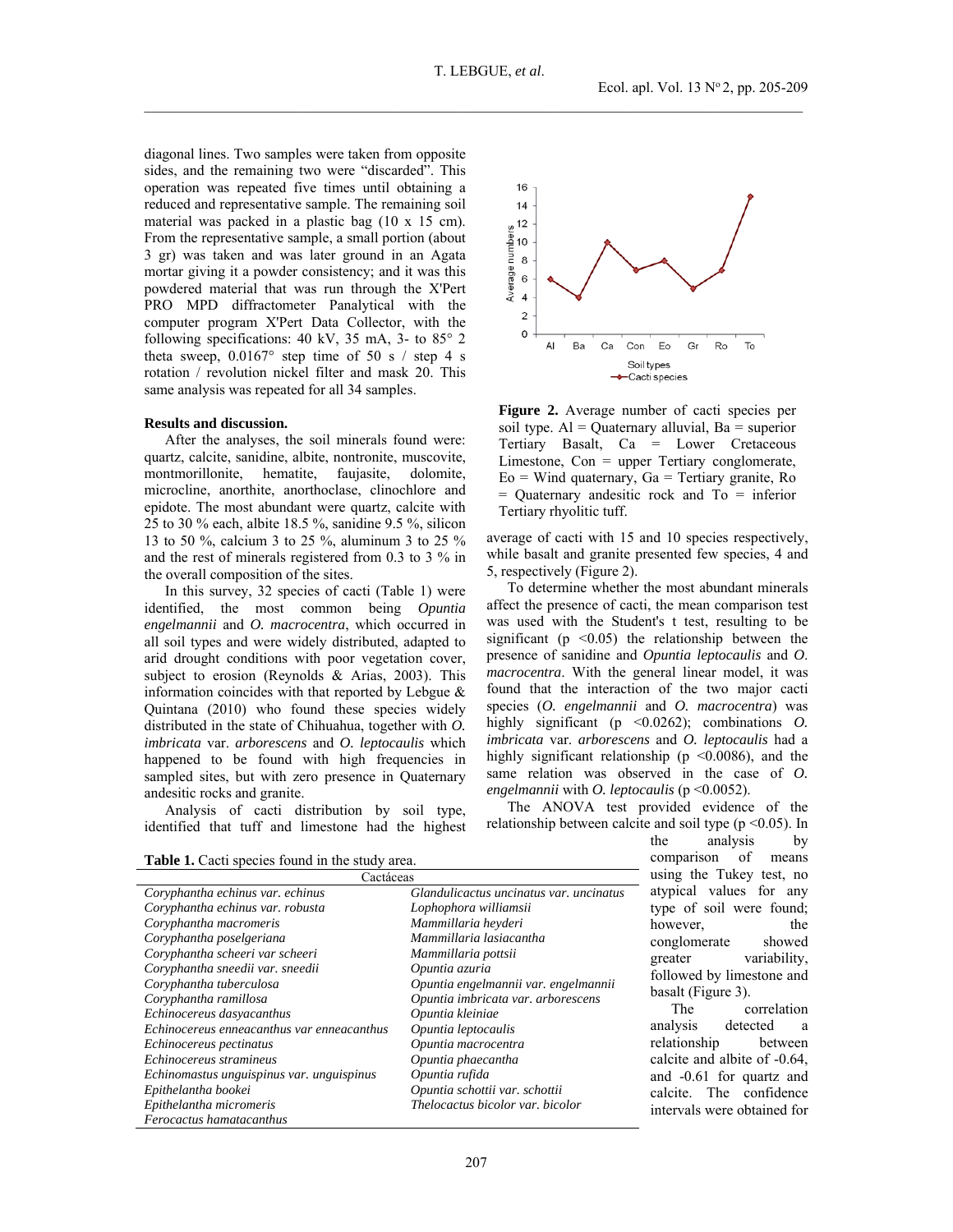

**Figure 3.** Comparison of means using the Tukey test among soil types.



**Figure 4.** Probabilities of the presence of cacti with minerals.

each element through the means and standard error of the main minerals: these intervals were for albite 16.42  $\pm$  β  $\pm$  20.5; calcite 34.06  $\pm$  β  $\pm$  28.76; quartz 25.14  $\pm$  β  $\pm$  27.4 and 8.26  $\pm$  β  $\pm$  10.74 for sanidine, concluding that there is uniformity in the sample data.

When correlating the three municipalities with minerals with higher percentages, a high negative correlation in the municipalities of Camargo and Jimenez was detected for calcite, but high positive relationship in these two municipalities with albite and sanidine was found (Table 2).

Comparison of means test was used to determine whether the four main minerals affect the presence of the four major cacti with the Student's t test, sufficient evidence was found  $(p \le 0.05)$  for the relationship between sanidine and O*. leptocaulis* and *O. macrocentra.* 

To evaluate the probability of mineral dependency on cacti and vice versa, Bayer's theorem was used, and the percentages were selected to obtain the most important and the sum is taken as equal to

100 %. The cacti, all together, have a dependency on quartz, calcite, albite and sanidine, higher than 17 %. *O. engelmannii* has 31.99 % dependency on calcite (the highest value found in the study); *O. macrocentra*, 27.86 % on quartz and 30.65 % on albite. *O. leptocaulis* presented a 28.13 % on sanidine, and *O*. *imbricata* is very stable with percentages ranging from 24.22 % to  $26.83 \%$  (Figure 4) on these minerals.

Finally, the cacti, *Lophophora williamsii* (peyote), *Coryphantha ramillosa* and *Epithelantha micromeris* were found only in poorly developed soils with calcareous "old" rocks composed mainly of calcium carbonate and silica, derived from limestone flint. Soil types with greater diversity of cacti were tuff, rhyolite and limestone.

## **Conclusions and recommendations.**

The presence of cacti in the study region is determined by soils where minerals of calcite, quartz, albite and sanidine predominate considering its high percentage in the mineralogical composition of the soil samples analyzed.

Sanidine - *O. leptocaulis* and *O. macrocentra* relationship was the most common and as resulted in this

study, these two species are dependent on the presence of sanidine in the soil, and thus concluding that wherever there is presence of these cacti, there must be a good percentage of that mineral in the sub soil. On the other hand, the calcite has an inverse relationship with sanidine, meaning that the higher the

**Table 2.** Correlations of the main minerals per municipality.

|          |          | Camargo    | Jiménez   | V. López |
|----------|----------|------------|-----------|----------|
|          | Camargo  |            |           |          |
| Cuarzo   | Jiménez  | 0.0763     |           |          |
|          | V. López | 0.3763     | 0.0135    |          |
| Calcita  | Camargo  |            |           |          |
|          | Jiménez  | $-0.9068*$ |           |          |
|          | V. López | 0.4642     | $-0.3181$ |          |
| Albita   | Camargo  |            |           |          |
|          | Jiménez  | $0.9737*$  |           |          |
|          | V. López | 0.1664     | 0.5195    |          |
| Sanidina | Camargo  |            |           |          |
|          | Jiménez  | $0.9921*$  |           |          |
|          | V. López | 0.5715     | 0.2959    |          |